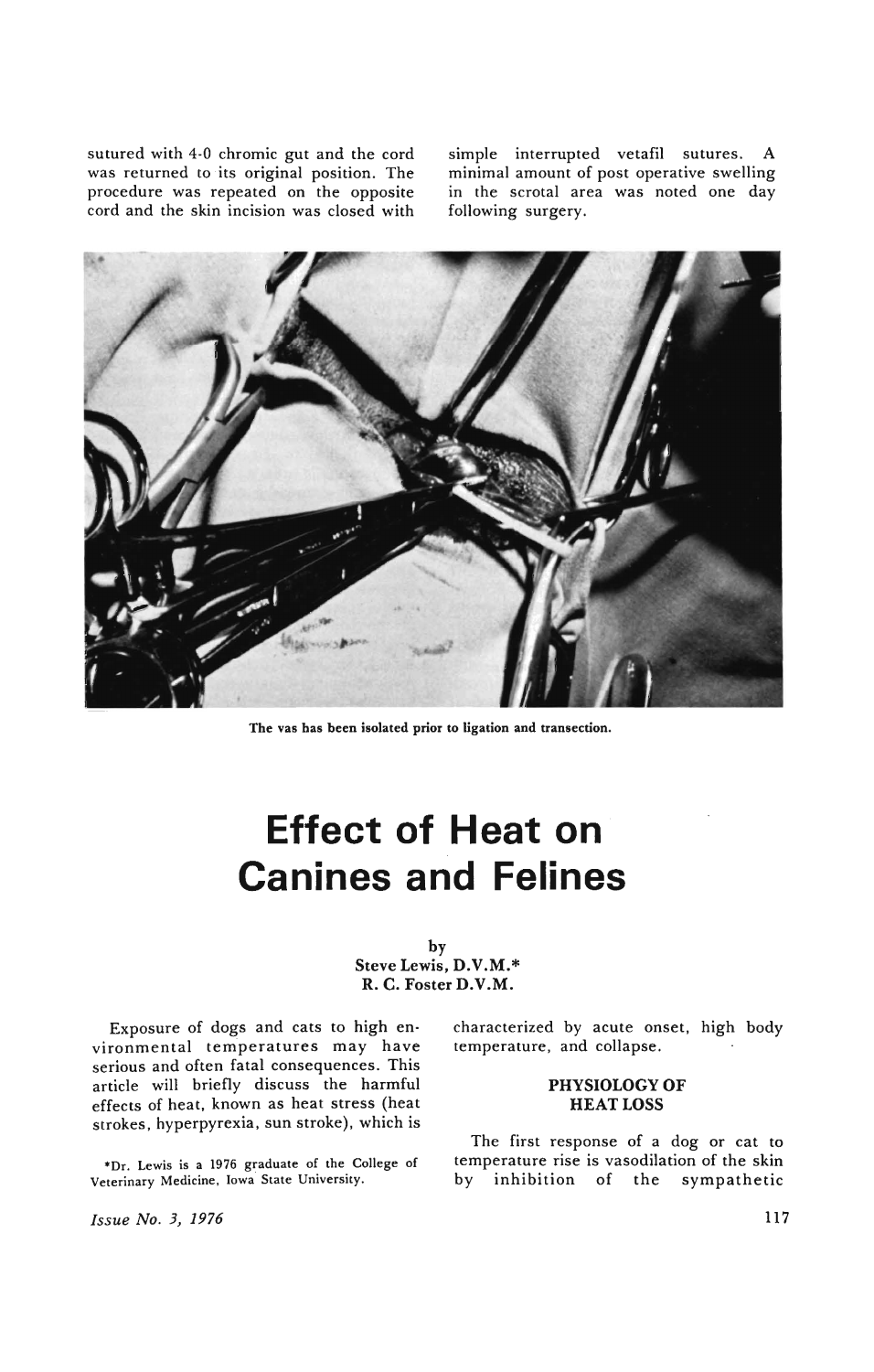vasoconstriction tone of blood vessels (5). About 73% of all body heat is lost via skin radiation and circulation (2). Vasoconstriction tone decrease is mediated by either the hypothalamic temperature control centers or reflexly by thermoreceptors in the skin (2). Above an atmospheric temperature of 86°F, skin vasodilation no longer results in heat loss and other mechanisms are used (2).

The second major mechanism for heat loss is hyperventilation (panting). Studies have shown that cooling occurs in the upper respiratory passage and pharynx and not the lungs (2). This factor should be considered when placing an endotracheal tube in a heat stressed animal because by doing so a major source of heat loss is eliminated.

## **ETIOLOGY**

Heat stress results largely from confinement in an overheated enclosure for a period of time (5). Many factors are involved in stressing an animal to a point where heat stress occurs, the most obvious being high atmospheric heat. When the environmental temperature increases above 86°F a rise in internal body temperature results. Depending upon additional environmental and physiological factors, dogs can tolerate rising environmental temperatures quite well. Cats can tolerate atmospheric temperatures 5°F, higher than dogs. However, when a combination of factors results in an increase in body temperature greater than 104°F., breakdown of the animal's thermal equilibrium begins. At 106°F. the brain becomes involved and permanent damage may develop. At body temperatures of 108- 109°F. severe and massive central nervous system and cardiac changes are definitely occurring (1,2,5).

In the dog, inadequate ventilation is one of the most critical factors in heat stress development (6). As previously mentioned, greater than 70% of the total body heat loss in dogs and cats is due to radiation and conduction from the body surface. Static air around the body is quickly elevated to body temperature, thus surface heat loss is blocked. Dogs kept outside in shade with a breeze can easily withstand ambient temperatures of over 100°F (1). However, when placed in an enclosed environment

with no air flow, a serious problem can develop. The two most common situations which lead to heat stress in dogs or cats involve either a closed automobile or (unfortunately for the veterinary profession) confinement in an animal hospital cage.

In contrast to human heat stress, humidity has little effect on canine heat stress, primarily due to the poor development of canine sweat glands. However, evaporation of sweat plays a relatively important role in heat loss in felines, so cats will be affected by high humidity to a greater extent than dogs.

Certain dogs demonstrate an increased susceptibility to heat, particularly the brachycephalic breeds (2,5). Many of these dogs cannot breathe easily under normal conditions and are severely handicapped when stressed by heat. The extra effort to breathe often irritates pharyngeal and laryngeal tissue causing the tissue to become edematous, thus decreasing the tidal volume and respiratory cooling mechanism. The forced effort to increase respiratory volume also causes an increased metabolic heat production from the respiratory musculature. The long-haired breeds of dogs are obviously more susceptible to heat due to the insulation effect of the hair coat.

The specific dynamic action of food (also known as the calorigenic action of food) is many times an unrecognized factor contributing to heat stress. Specific dynamic action heat is the heat produced when food is metabolized. For example, 100 calories of fat or carbohydrates will produce only 104- 106 calories of heat, while 100 calories of protein produce over 130 calories of heat! Alone, the specific dynamic action of food is rarely significant in causing heat stress but becomes more significant when combined with the other factors.

Excessive exercise also contributes to body heat. Even mild excercise such as walking can increase the body's heat production by 200% The availability of water and hydration status of the animal are also important considerations.

Concurrent diseases, especially of the cardio-vascular and respiratory systems, will greatly compromise an animal's ability to respond to heat. Dogs with valvular

*Iowa State University Veterinarian*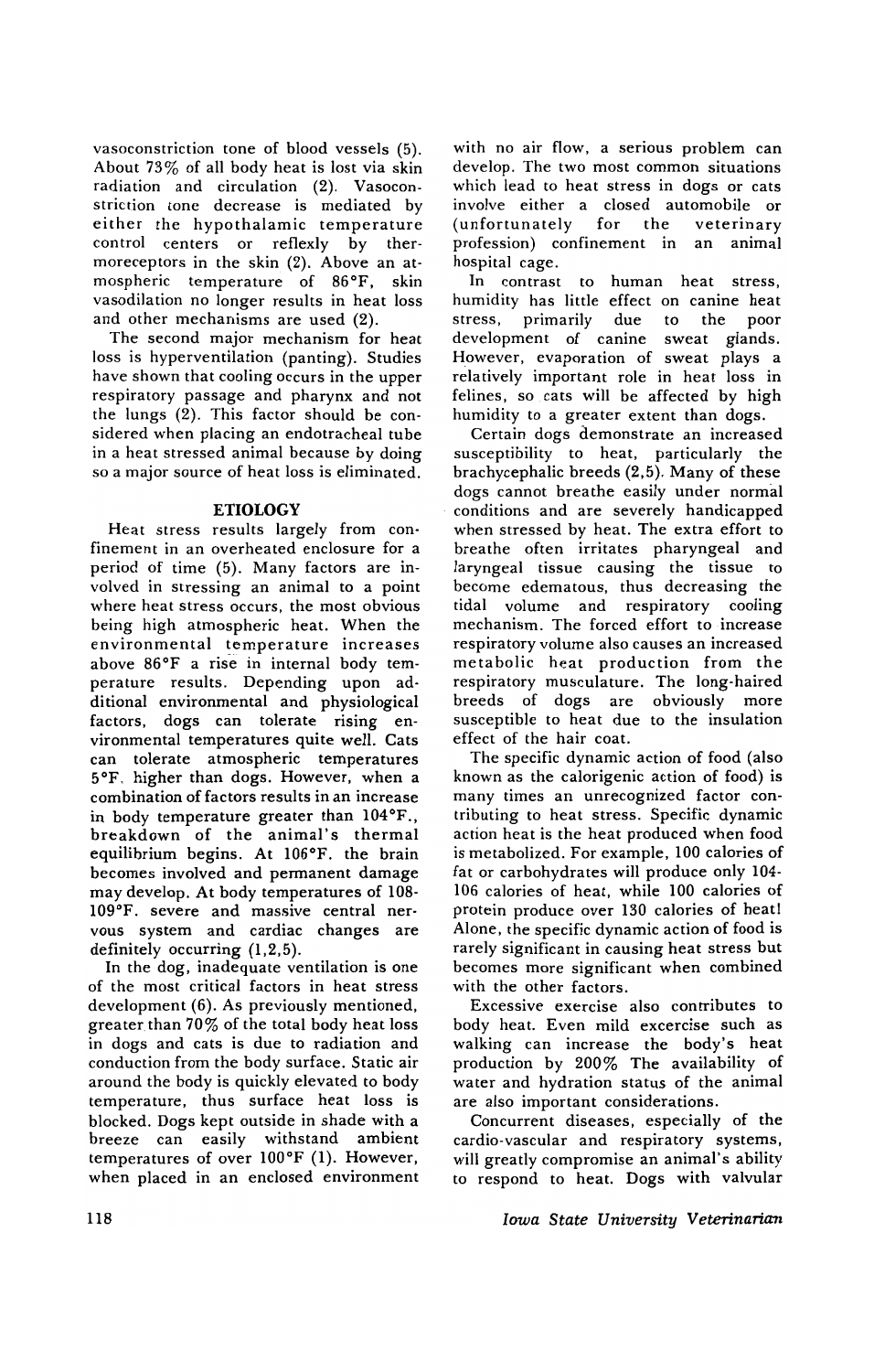insufficiency. congestive heart failure or chronic pulmonary insufficiency are particularly susceptible (I).

Other factors include obesity and the general state of excitement of nervous animals.

The normal response of the body to high atmospheric temperature. dilation of the peripheral vessels to dissipate excess body heat. is the starting point of the pathogenesis of heat stress. As blood is shunted to the peripheral capillaries. there is a large decrease in the circulatory blood volume. Unless there is a compensatory increase in the blood volume and constriction of splanchnic vessels. the venous return to the heart becomes less and less. There is decreased blood volume available for oxygenation of tissue and transport of the excessive body heat. Although the heart is working harder to pump blood, the pulse weakens and the blood trappped in peripheral vessels becomes more or less stagnant. Tissue edema and hpoxia develop which are most serious in such areas as the lungs and brains.

Pulmonary congestion and edema help to propagate the problem. There is decreased oxygenation of blood and decreased heat loss via pulmonary air exchange. Panting increases to compensate and. as previously mentioned, this adds to the problem by increasing the heat produced by the respiratory musculature.

Cerebral damage is the most serious consequence of heat stress. Body cells operate within certain thermal limits. Above these limits cellular degeneration begins as essential body proteins are coagulated. The brain is especially susceptible to cellular damage because once neural cells are destroyed they are replaced not by viable neural tissue but by scar tissue. Oxygen consumption of the brain increases with temperature (I), but the availability of cerebral oxygen decreases with cerebral edema and decreased cerebral blood flow.

The very heat which causes heat stress will often cause increased heat production by the body as well. Basal metabolism increases 6% for each degree F. rise because of the intrinsic effect of heat to increase the rate of chemical reaction.

Hyperventilation due to panting may

*Issue No.3, 1976* 

cause respiratory alkalosis as carbon dioxide is blown off. Because cats are not as adapted as dogs to compensatory ventilation changes, they are more likely to develope this alkalosis. In response to the decrease in carbon dioxide. the kidneys decrease the reabsorption of bicarbonate. thus reducing the total bicarbonate buffer capacity and thereby predisposing the cat to development of a secondary metabolic acidosis (I).

Other organs can also be affected by shock induced ischemia. Total renal shut down can occur leading to serious consequences later in the disease course.

Hyperkalemia is also associated with hyperthermic animals, despite the developing alkalosis which under normothermic conditions is associated with hypokalemia. Liver and gastrointestinal tissue contribute to the extracellular rise in K. but there are also unknown causes for the K rise (7). Hyperkalemia causes neuromuscular malfunction which eventually leads to muscular and respiratory paralysis. Of special concern are arrhythmias progressing from premature contraction and bradycardia to ventricular fibrillation and heart block.

## **CLINICAL SIGNS**  and **DIAGNOSIS**

When a dog or cat is exposed to high temperature for only a short amount of time transient hyperventilation (panting) is the only noticeable clinical sign. The animal is still alert and the hyperventilation decreases as soon as the body temperature returns to normal. However, exposure of the animal to high temperature for extended periods of time usually results in fairly characteristic clinical signs of heat stress. Heat stress is usually an acute syndrome with the clinical signs developing fairly rapidly. Owners usually notice first the hyperventilation with rapid. shallow respirations. The animal may appear to have a dull. blank, staring expression and often will not respond to visual stimuli or vocal commands in a normal manner. The animal may be weak and ataxic, but collapse and coma don't usually occur until terminally. As the condition progresses, the animal may become hysterical.

Vomiting is common and usually persists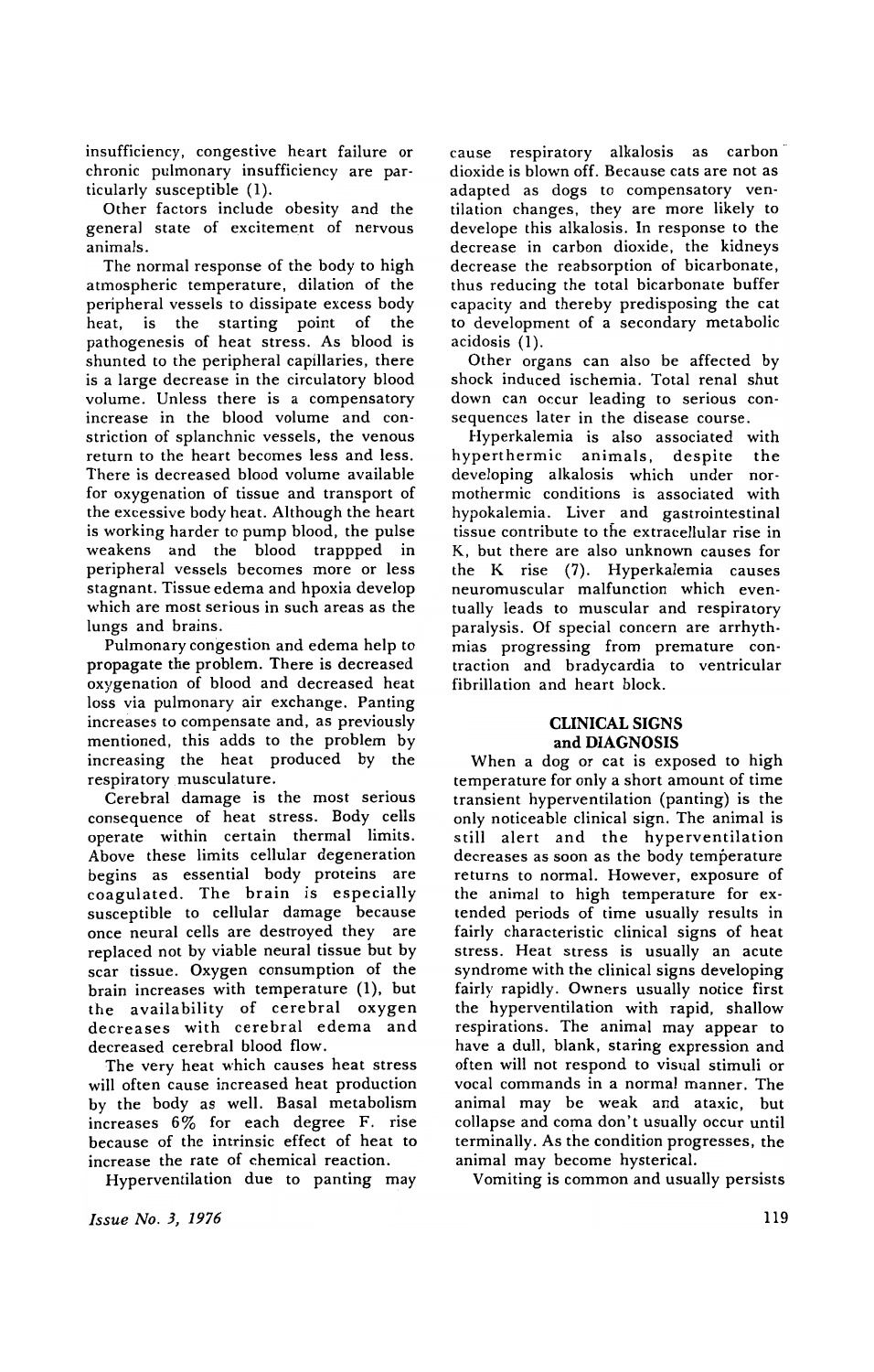even after the temperature is reduced. The animal's stools may be loose and terminally become bloody.

If the animal is presented immediately (within minutes) to your animal hospital, the above mentioned clinical signs are present or develop shortly thereafter. Also, there are a number of signs which might not have been observed by the owner.

The rectal temperature is usually above 106°F, and may so high that it doesn't register on the thermometer. The heart beat is extremely fast and sounds strong, but the pulse is very weak. The animal doesn't appear to be dehydrated (unless it was prior to the heat stress) and superhydration may be evident. The skin feels warm but dry.

The mucous membranes are first hyperemic (bright red), then rapidly become cyanotic as anoxia progresses. Dyspnea develops with pulmonary edema and congestion.

As the animal lapses into a comatose state, the heart and respiratory rates become weak and irregular. Such animals almost invariably die.

If the animal is not brought to the hospital until several hours after the exposure occurred, the temperature may be subnormal (5). Immediate appraisal of the animal is difficult at this time and clinical signs attributed to hypoxia and edema in essential organs (such as the kidneys) may not develop until hours or even days later (5).

To aid in diagnosis, a complete history should be taken with particular attention paid to any previous attacks as this syndrome is apt to recur for life after the initial attack.

## TREATMENT

The rapid progression of the heat stress syndrome dictates that its treatment be both prompt and intensive. The primary consideration in the treatment of heat stress is the rapid reduction of body temperature. The fastest and easiest method to accomplish temperature reduction is immersion of the total body in very cold water (ice if possible). Special attention should be directed to cooling of the head as quickly as possible. A water

hose shower or equivalent method should be used if bathing facilities are not available. The body temperature should be constantly monitored during cooling with a reduction in temperature below 103°F as the goal. If the temperature is not reduced to less than 103°F within 10 to 15 minutes, cold water enemas should be used. However, once an enema is given, the temperature cannot be monitored accurately by use of a rectal thermometer so the enema should not be used immediately in treatment (2,5). Once the temperature is decreased below 103°F it should continue to be monitored as the temperature may rise again later. On rare occasions the hyperthermic animal will become hypothermic and care should be taken to prevent hypothermia.

Vigorous massaging and flexing of the legs aids in increasing blood return to the central circulation.

Circulation of air around the animal with a fan aids in cooling. A patent airway should be maintained, but oxygen therapy is contraindicated because carbon dioxide loss apnea may develop.

Fluid therapy is controversial in the treatment of heat stress. Jackson in *Kirk V*  says, "the need to reduce the PCV and start organ perfusion is so great that pulmonary edema should be risked. If the cardiovascular system permits the solutions are given in large quantities, (up to 50ml/# the first four hours)" (5). Armistead in *Canine Medicine* states, "fluids should not be administered parenterally unless definitely indicated because of the danger of pulmonary edema" (2).

After the animal begins to recover, it should be placed in an air-conditioned room and watched for 24 hours, as collapse and recurrence may suddenly occur (4).

Because of the latent effect on the kidneys, BUN, creatinine and urine production should be monitored daily until normal values are reached (5).

Mortality of untreated heat stress is high (5). With treatment, mortality is directly proportional to the height and length of fever (2). If the temperature is above 106°F, a grave prognosis is given because of the possibility of permanent brain damage. If the temperature reaches 108· 109°F for even a brief period of time, the

*Iowa State University Veterinarian*